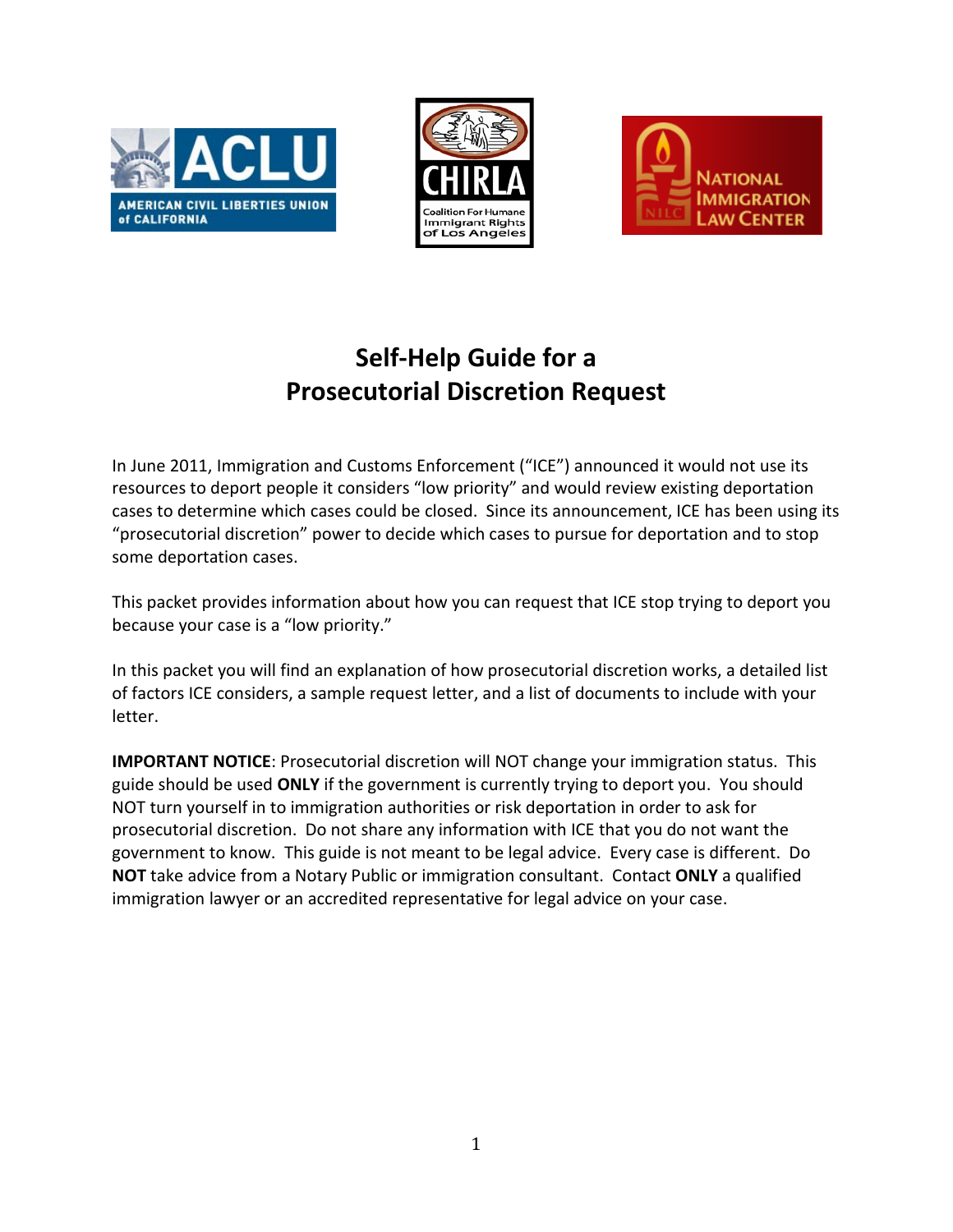## **Prosecutorial Discretion: Questions and Answers**

#### What is prosecutorial discretion?

ICE has the power to choose who to deport. This power is called "prosecutorial discretion." This gives ICE flexibility to decide which cases to pursue for deportation and the power to stop the deportation process.

Although ICE officials have used this power for many years, in June 2011, ICE announced a change in the way they will use this power. ICE is now exercising prosecutorial discretion in deportation cases that it considers "low priority." If ICE believes an immigrant's case is "low priority" it can decide to close your case. When ICE decides to close your case, this does not make you "legal." Instead, they are simply closing the active case against you so that you can go on leading your life as you were doing before the immigration case started.

This June announcement is not a change in immigration law. However, it can be useful for many immigrants who have an immigration case and are facing deportation.

ICE may use its discretion in two ways. First, ICE announced that they are reviewing all cases of people with cases in Immigration Court to determine whether the cases are "low priority" and should be closed. If you are currently facing deportation and have an immigration court date, ICE may review your case and use prosecutorial discretion to close your case. Second, anyone, including people who have a final order of removal, can ask ICE to use prosecutorial discretion to stop their deportation. This guide will help you decide if you should ask for prosecutorial discretion in your case.

## Am I eligible for prosecutorial discretion?

ICE decides whether your case is "low priority." If your case is "low priority," then ICE may be willing to use prosecutorial discretion to close your case or stop your deportation. ICE says that it looks at positive and negative factors to determine whether your case is "low priority."

If you have one negative factor, you could still be considered "low priority." However, you would need to show many positive factors. Additionally, even if you have one or two positive factors, and no negative factors, ICE can still determine that you are not "low priority." ICE can consider any positive or negative factors, even those not listed here or in its memos.

Positive factors include:

- Living in the United States for a long time
	- $\circ$  Have you lived here for many years? Do you have a strong connection to your community here in the U.S.?
- Family ties in the U.S.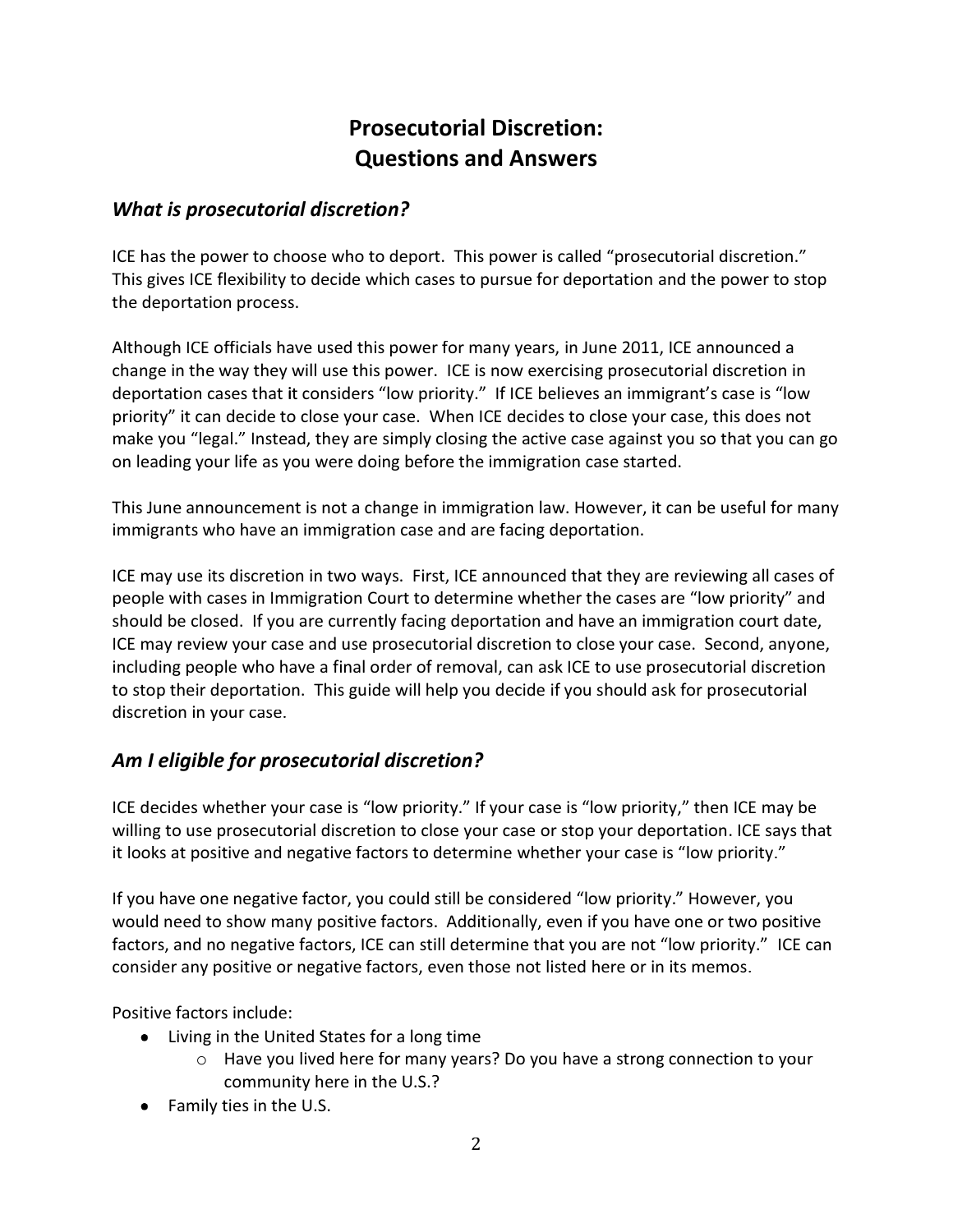- $\circ$  Do you have children here? A spouse, partner, or other family? Are any of them U.S. citizens or have other legal status?
- Medical and other humanitarian concerns
	- $\circ$  Do you have a medical condition that would be hard to treat in your home country? Do you need special medicine for an illness? Are there other things that make you really need to stay in the United States?

Negative factors can include:

- Serious criminal convictions
	- $\circ$  Have you been convicted of a felony or several misdemeanors?
- Gang affiliation or other threats to public safety
	- $\circ$  Are you a member of a gang?

These factors are spelled out in ICE's memo on prosecutorial discretion, which can be found at: http://www.ice.gov/doclib/secure-communities/pdf/prosecutorial-discretion-memo.pdf. These factors are also attached to this packet.

#### Should I ask for prosecutorial discretion?

As we said before, ICE can exercise discretion on its own, or you can ask for it. Before you ask ICE for prosecutorial discretion, you should think about whether there is any other kind of way for you to win your immigration case. If you ask ICE to use their prosecutorial discretion to close your case, that is ALL that happens. Your case is closed and you get no change in your immigration status (i.e. you remain unauthorized to be in the United States). Certain types of applications – for example, cancellation of removal, adjustment of status or asylum – will give you lawful immigration status if you win your immigration case.

If you are granted prosecutorial discretion, you may not have the opportunity to apply for a legal way to stay in the U.S. Therefore, asking for prosecutorial discretion may not be in your best interest if you have a strong immigration case. To determine whether you have a strong immigration case, you should consult with an immigration attorney or accredited representative or, if you are detained, consult the materials available in the detention center's law library.

#### You should request prosecutorial discretion if you want to stop your deportation case.

Prosecutorial discretion is a good option if you are not eligible to stay in the U.S. or are unlikely to win any type of immigration case that will give you lawful immigration status.

#### When can I ask for prosecutorial discretion?

You should ask ICE to use its prosecutorial discretion ONLY IF:

You are already facing deportation ANI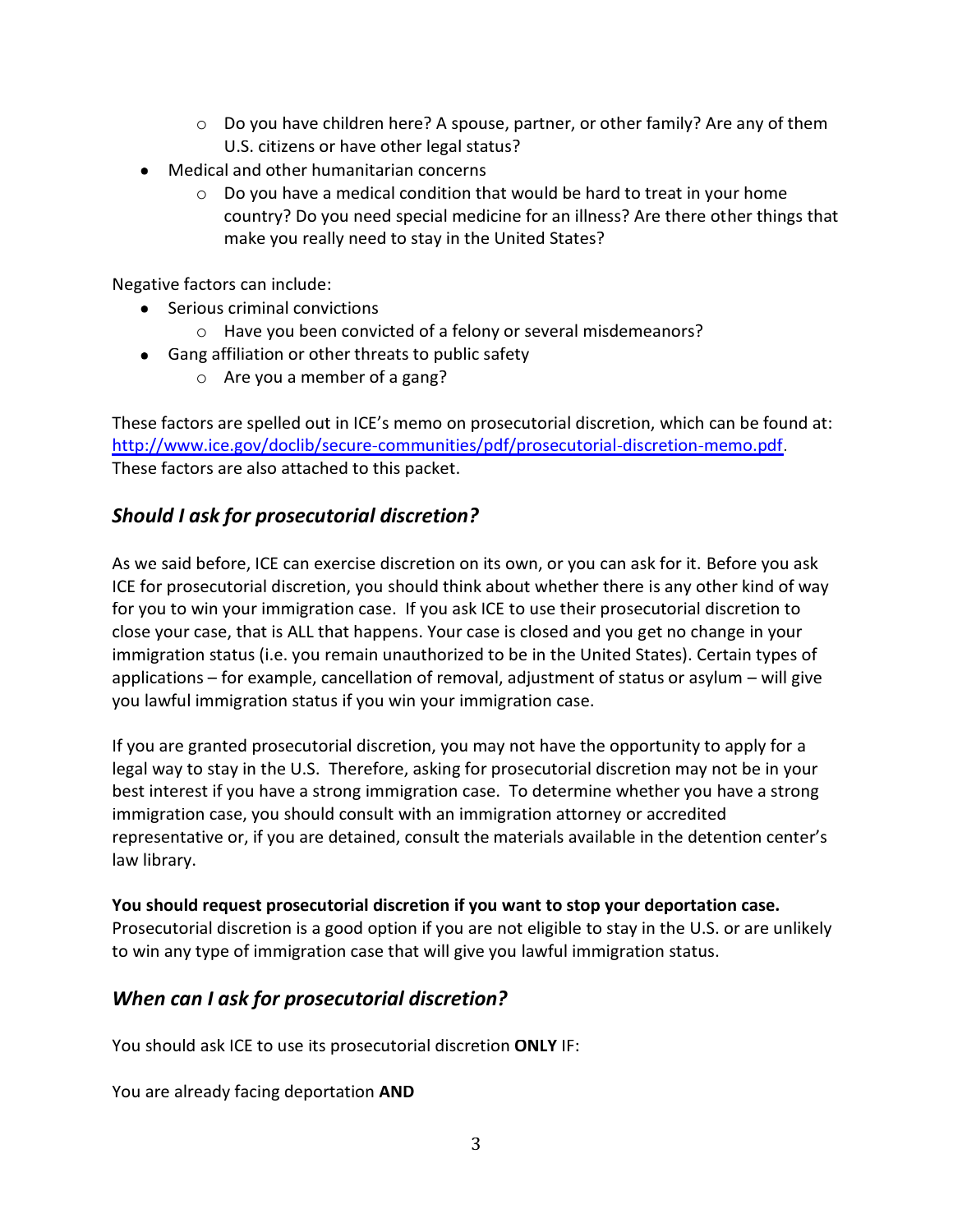You have NO other way to stay in the U.S. under immigration law.

Asking ICE to use prosecutorial discretion is a last resort. You should NEVER turn yourself in to local law enforcement or immigration officials so that they will use prosecutorial discretion. You should only ask ICE to use this power if you are already facing deportation. In addition, remember that you should only request prosecutorial discretion if you have NO OTHER WAY to stay in the U.S. under immigration law.

If you have asked ICE to use prosecutorial discretion in your case in the past, and they denied your request, you can re-apply for prosecutorial discretion. For example, if your circumstances have changed and there are things that make you more sympathetic to ICE -- like a family member becoming ill -- you can ask ICE to review your case again based on your new circumstances. In addition, if ICE has already given you a deportation order, you can still request prosecutorial discretion.

## What exactly do I request?

The type of prosecutorial discretion you can request depends on where your case is at:

- 1. If your case is currently before an immigration judge or the Board of Immigration Appeals (BIA), and you have not received a final order of deportation, you can request that your case be administratively closed. Administrative closure means that ICE will stop prosecuting your case and is not trying to deport you at this time. ICE can still try to deport you in the future, but if they do they will give you notice and the opportunity to fight your deportation.
- 2. If you have completed your removal proceedings (including an appeal to the BIA) and you were ordered deported but you are on appeal to the  $9^{\text{th}}$  Circuit Court of Appeals or waiting for your physical removal from the country, you can request a stay of deportation. A stay of removal means ICE will temporarily not deport you for a period of time, typically 1 year. You may renew your stay for another year. To request a stay, you should file a Form I-246, Stay of Removal and include the filing fee. See http://www.ice.gov/doclib/news/library/forms/pdf/i246.pdf for the form and more information.
- 3. You can request **deferred action** at any point in the deportation process, whether you are currently before an immigration judge, on appeal, or have already been ordered deported. Similar to administrative closure, "deferred action" means that ICE  $\chi$  temporarily stops trying to deport you, but does not prevent them from trying to do so again in the future. The key benefit of deferred action is that you will be eligible for a "work permit." ICE rarely grants deferred action. However, if you have a strong case for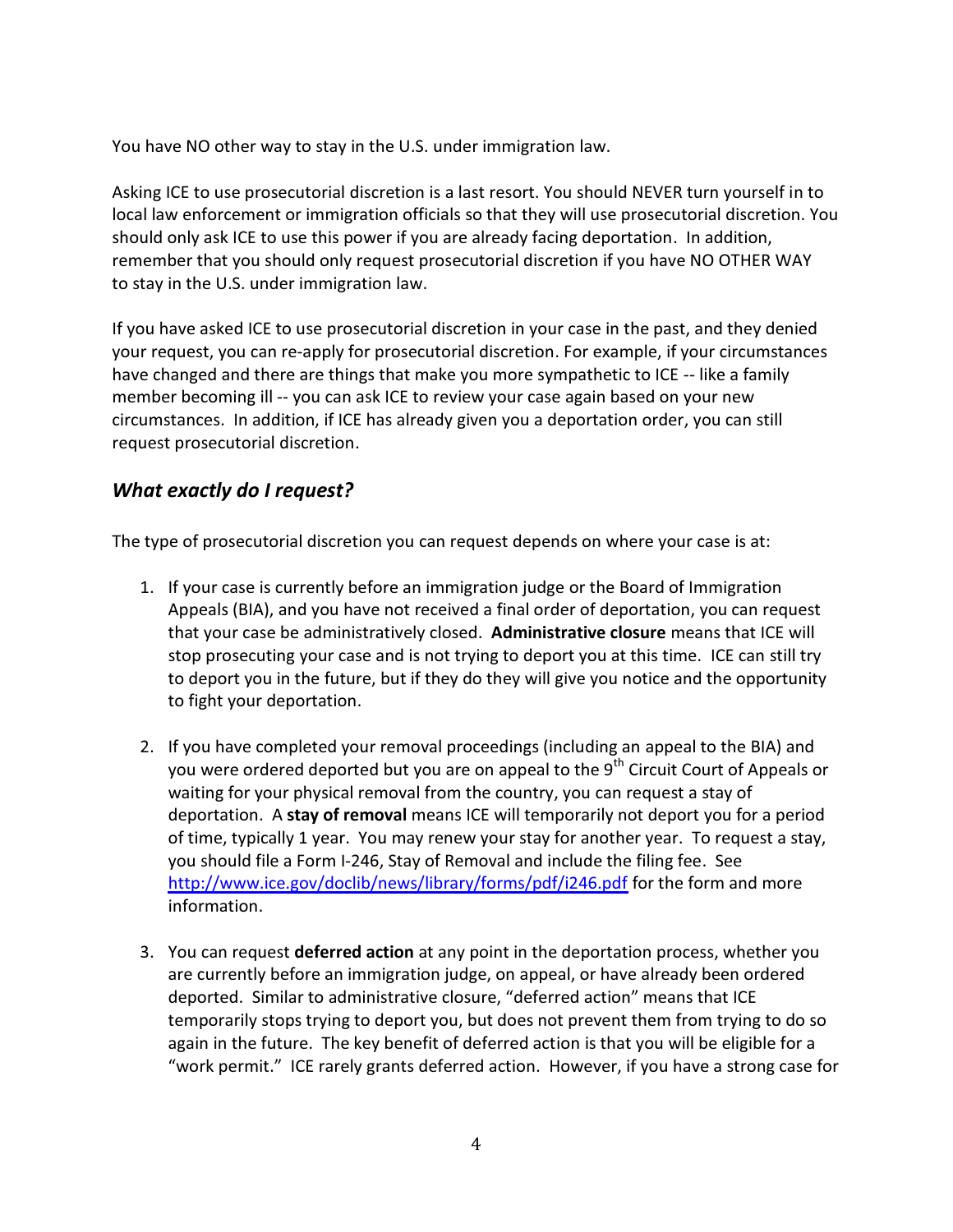prosecutorial discretion, you should request both deferred action and administrative closure in your case.

#### How do I ask ICE to use prosecutorial discretion?

To ask for ICE to use prosecutorial discretion, you should send a letter to ICE. This letter should include all the reasons why ICE should not deport you. In addition, you should attach documents that will support what you say in your letter. For example, if you have U.S. citizen children, you should include their birth certificates. This packet contains a detailed list of what documents are important to attach to the letter. It is extremely important to be truthful, honest and forthcoming in your letter and all supporting documents, especially in regards to your criminal history. NEVER lie or make up any facts. If you lie, you might be prosecuted for a crime.

If you are currently in removal proceedings and do not have a final order of removal, send your administrative closure request by mail or email to ICE's Office of Chief Counsel in the location where you live.

If you live in the greater Los Angeles area or Central Coast region, including Los Angeles, Orange, Riverside, San Bernardino, San Luis Obispo, Santa Barbara and Ventura Counties contact:

Chief Counsel U.S. Immigration and Customs Enforcement U.S. Department of Homeland Security 606 South Olive Street. 8th Floor Los Angeles, California 90014

If you would like to send your request via email to the Los Angeles office, you can do so at OPLA-PD-LOS-OCC@ice.dhs.gov

For San Diego and Imperial Counties contact:

Martin D. Soblick, Chief Counsel U.S. Immigration and Customs Enforcement U.S. Department of Homeland Security 880 Front Street, Room 2246 San Diego, CA 92101

For all other California counties contact:

Leslie Ungerman, Chief Counsel U.S. Immigration and Customs Enforcement U.S. Department of Homeland Security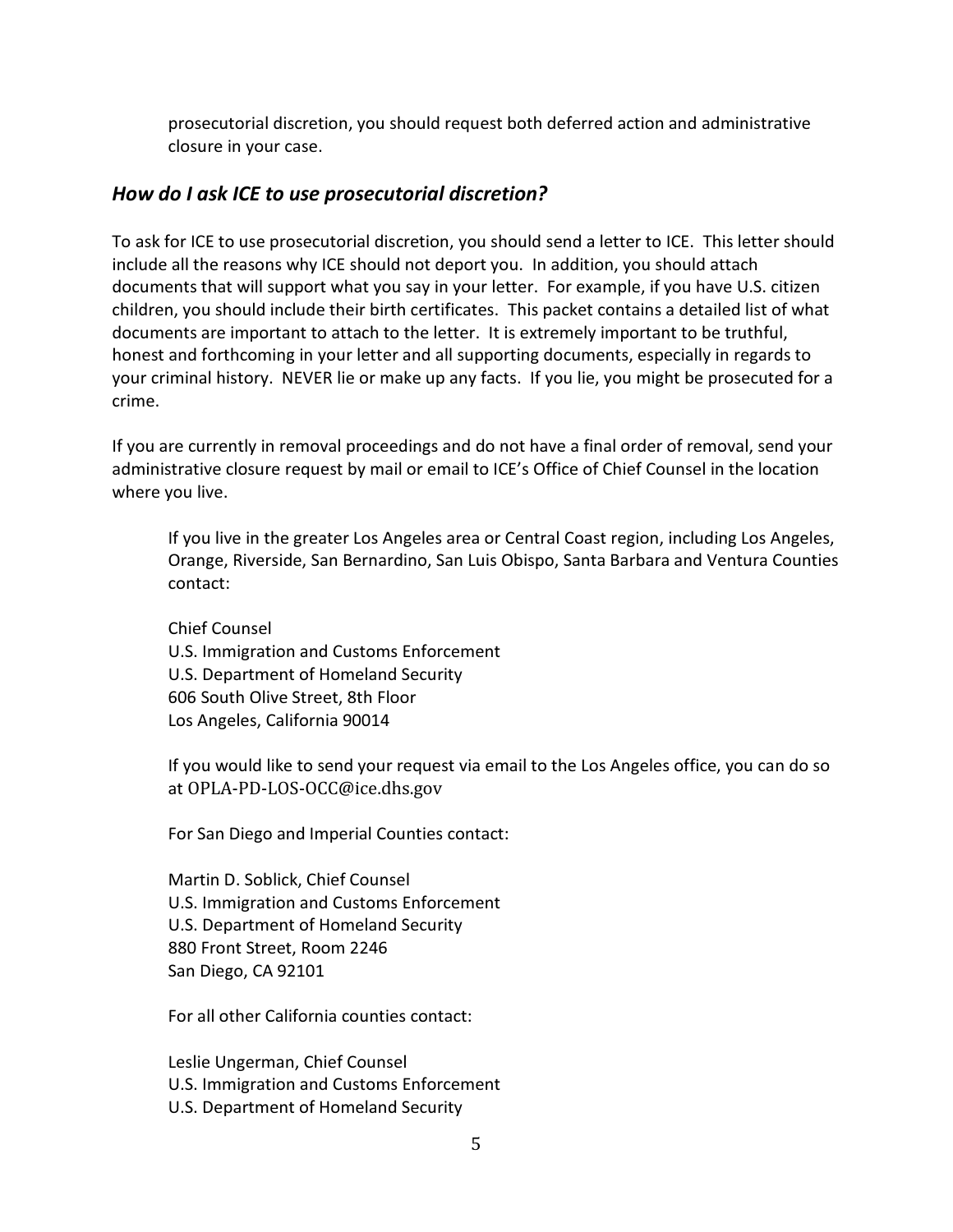P.O. Box 26449 San Francisco, CA 94126-6449

If you already have a final order of removal, send your request for a stay of removal to the local ICE Field Office Director and attach the form I-246 to your request.

If you live in the greater Los Angeles area or Central Coast region, including Los Angeles, Orange, Riverside, San Bernardino, San Luis Obispo, Santa Barbara and Ventura Counties contact:

Timothy Robbins Field Office Director, Los Angeles Field Office Enforcement and Removal Operations U.S. Immigration and Customs Enforcement U.S. Department of Homeland Security 300 N. Los Angeles. St., Room 7631A Los Angeles, CA 90012

For San Diego and Imperial Counties contact:

Robin F. Baker Field Office Director, San Diego Field Office **Enforcement and Removal Operations** U.S. Immigration and Customs Enforcement U.S. Department of Homeland Security 880 Front Street, Suite 2232 San Diego, CA 92101

For all other California counties contact:

Timothy S. Aitken Field Office Director, San Francisco Field Office **Enforcement and Removal Operations** U.S. Immigration and Customs Enforcement U.S. Department of Homeland Security 630 Sansome Street, Rm 590 San Francisco, CA 94111

You can also send your request for deferred action to the local ICE Field Office Director listed above.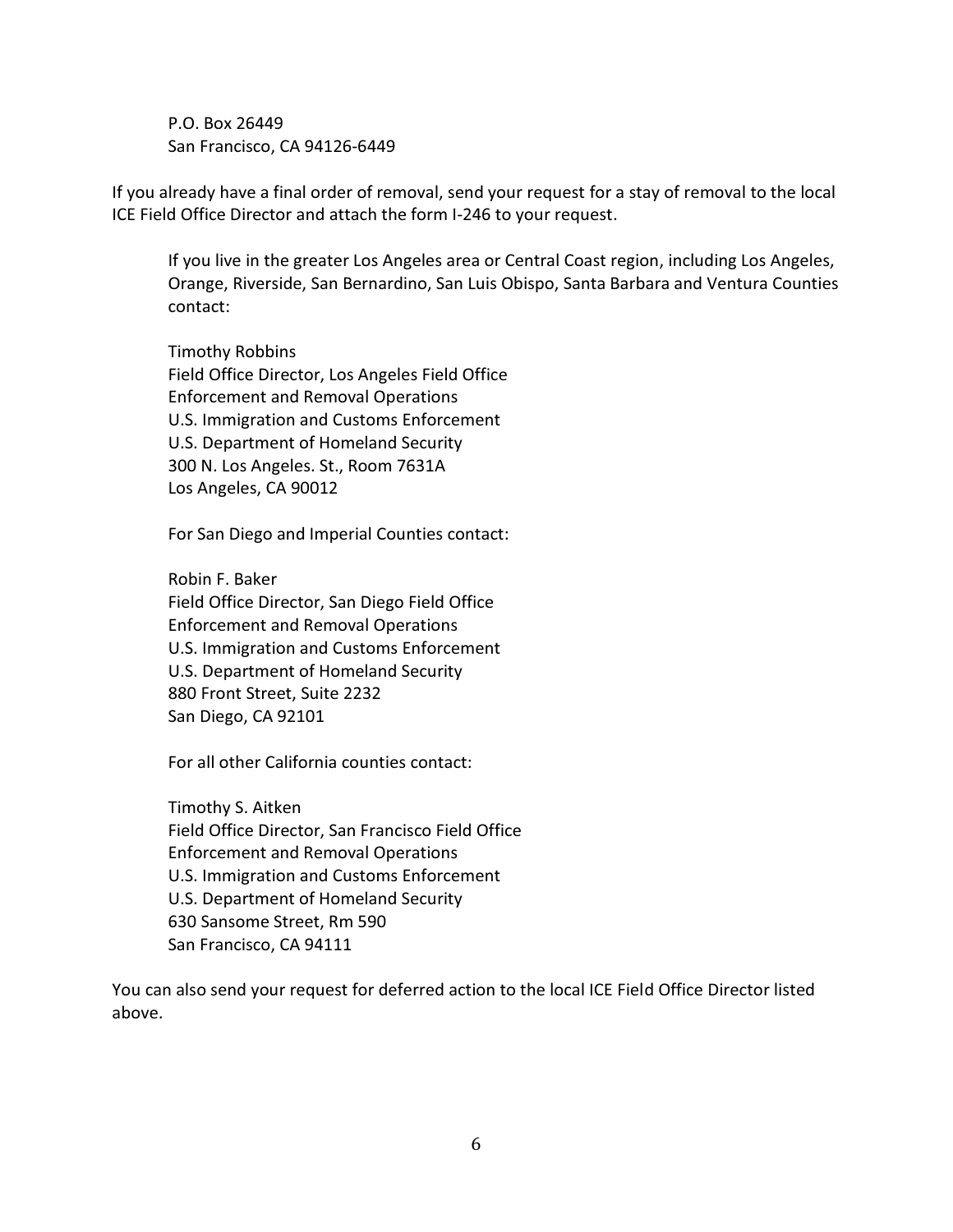## What happens if ICE agrees to use its discretion in my case?

If ICE agrees to use discretion in your case, it will notify you in writing. Prosecutorial discretion does not change your immigration status or give you lawful immigration status. Prosecutorial discretion gives you a break from your current immigration case, but there is nothing to prevent ICE from restarting your case in the future. You will not be able to travel outside the U.S., you are not protected from future deportation proceedings, and you will not receive any immigration benefits. It is important to know what decision was made in your case and what the consequences are so you can take the appropriate steps.

## What happens if ICE refuses to use its discretion in my case?

ICE may not notify you if it denies your request for prosecutorial discretion. Therefore, if you have not received a letter within one month of your request, contact your local ICE office. Remind them of your letter requesting prosecutorial discretion and ask them if they made a decision. If they did give you prosecutorial discretion, ask for a confirmation letter.

If ICE did NOT use its discretion then there are no changes in your situation. If you are currently in deportation proceedings, your case will move forward and you can continue to fight your case. There is no way to appeal the denial of prosecutorial discretion but, as discussed above, you may want to consider re-applying if there have been any changed circumstances.

## Can I get a work permit?

When ICE uses prosecutorial discretion, it does not affect your ability to get a work permit. If you could not get a work permit before, then you cannot get one after ICE uses discretion. There is one exception. Individuals granted "deferred action" are currently eligible for a work permit. You can consult an immigration attorney or accredited representative to determine whether you qualify for a work permit.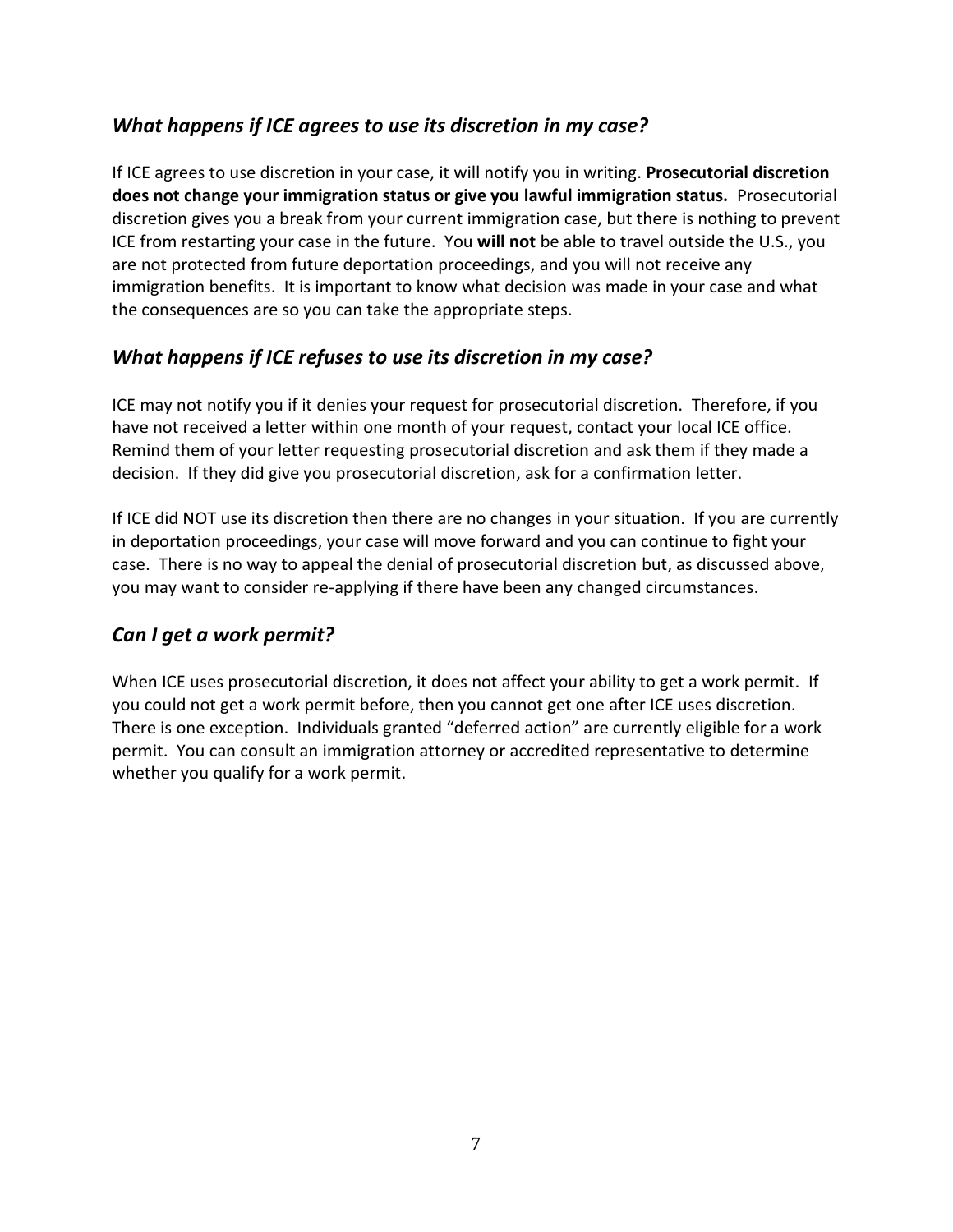## Prosecutorial Discretion: **Positive and Negative Factors**

#### Positive factors can include, but are not limited to:

- How long you have been in the United States, with particular consideration given to the time you have been here lawfully
- The circumstances of your arrival in the United States and the way you entered, particularly if you came to the United States as a young child
- Your age, with particular consideration given to minors and the elderly
- Your pursuit of education in the United States, with particular consideration given to people who have graduated from a U.S. high school or had higher education in the U.S.
- Whether you, or your immediate relative, has served in the U.S. military, reserves, or national guard
- Your ties and contributions to the community, including successful work history and involvement with religious groups or community groups, or other charitable work
- Your family ties, with a particular consideration given to a U.S. citizen or permanent resident spouse, child or parent
- Whether you or your spouse is pregnant or nursing
- Whether you are the primary caretaker of a person with a mental or physical disability, a minor, or a seriously ill relative
- Whether you or your spouse suffer from severe mental or physical illness
- Whether you lack ties to your home country
- Whether the conditions in your home country are unsafe, and whether you have any conditions (e.g., a medical issue) that cannot be properly cared for in your home country
- Whether you are likely to be granted temporary or permanent status or other relief from removal, including as a relative of U.S. citizen or permanent resident, asylum seeker, victim of domestic violence, human trafficking, or other crime
- Whether you are a victim of domestic violence, human trafficking, or other serious crime
- Whether you are currently cooperating or have cooperated with federal, state or local law enforcement authorities, including ICE, the U.S. Attorneys, Department of Justice, Department of Labor, National Labor Relations Board, etc.
- Whether you are a witness in pending criminal investigations or prosecutions
- Whether you are a plaintiff in a lawsuit regarding civil rights or liberties violations or have a civil rights related complaint pending with an administrative agency
- Whether you are engaged in activity related to civil or other rights and are in a dispute with a landlord, employer, or contractor (for example, union organizing or complaining to authorities about employment discrimination or housing conditions)

#### Negative factors can include, but are not limited to the following: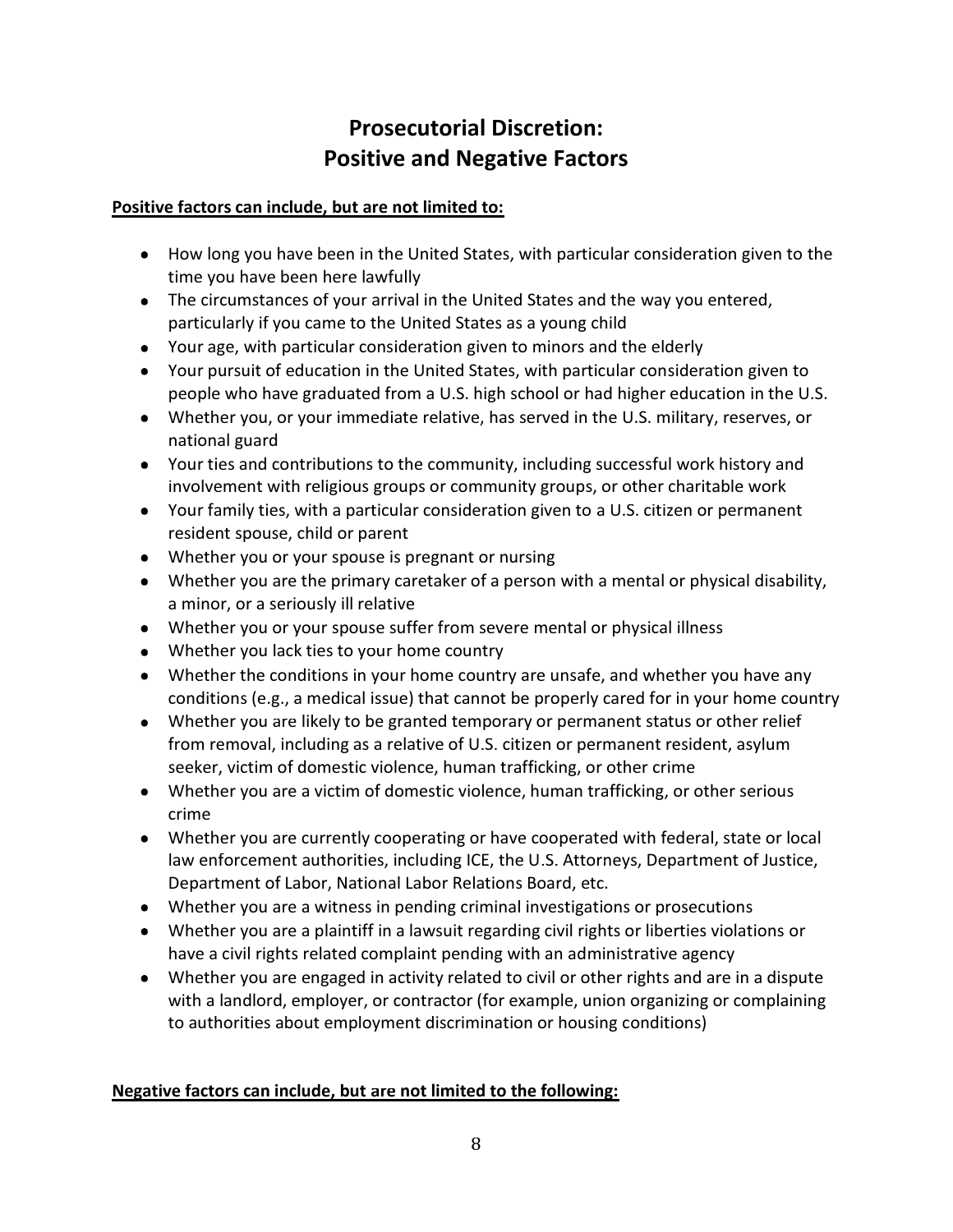- Your immigration history, including any prior deportation, outstanding deportation order, prior denial of status, or evidence of fraud
	- $\circ$  If you entered the country unlawfully or violated the terms of your admission within the last three years
	- $\circ$  If you have previously been deported from the U.S.
	- $\circ$  If an immigration official or immigration judge finds that you have committed immigration fraud
- Your criminal history, including arrests, prior convictions, or outstanding arrest warrants. The convictions considered most "serious" are:
	- $\circ$  A felony or multiple misdemeanors,
	- $\circ$  Illegal entry, re-entry, or immigration fraud, or
	- $\circ$  A misdemeanor violation involving:
		- Violence, threats, or assault
		- **E** Sexual abuse or exploitation,
		- Driving under the influence of alcohol or drugs,
		- Flight from the scene of an accident
		- **■** Drug distribution or trafficking, or
		- Other significant threat to public safety
- If you are a gang member, human rights violator, or other clear threat to public safety
- . If you are a suspected terrorist or national security risk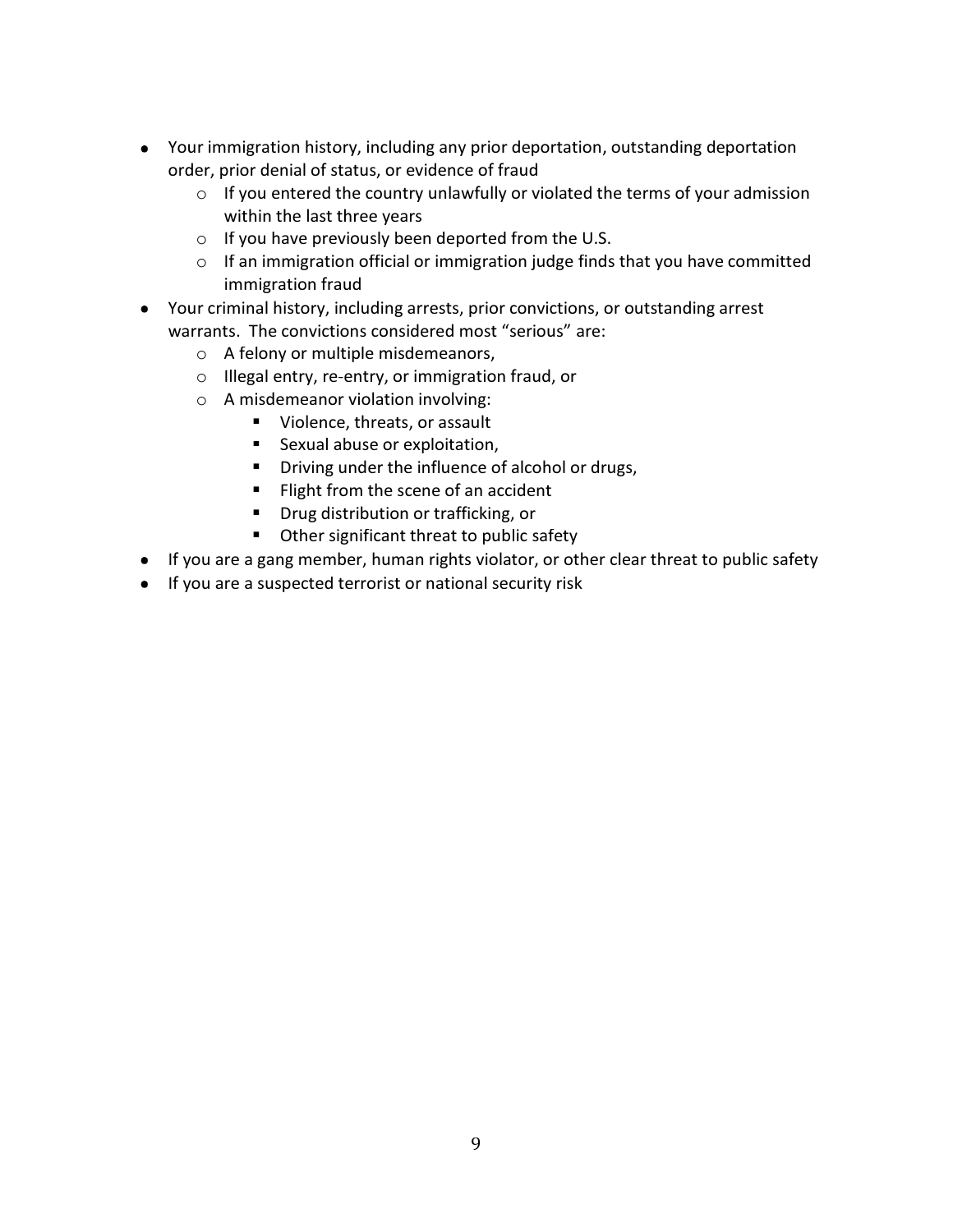# **PROSECUTORIAL DISCRETION**

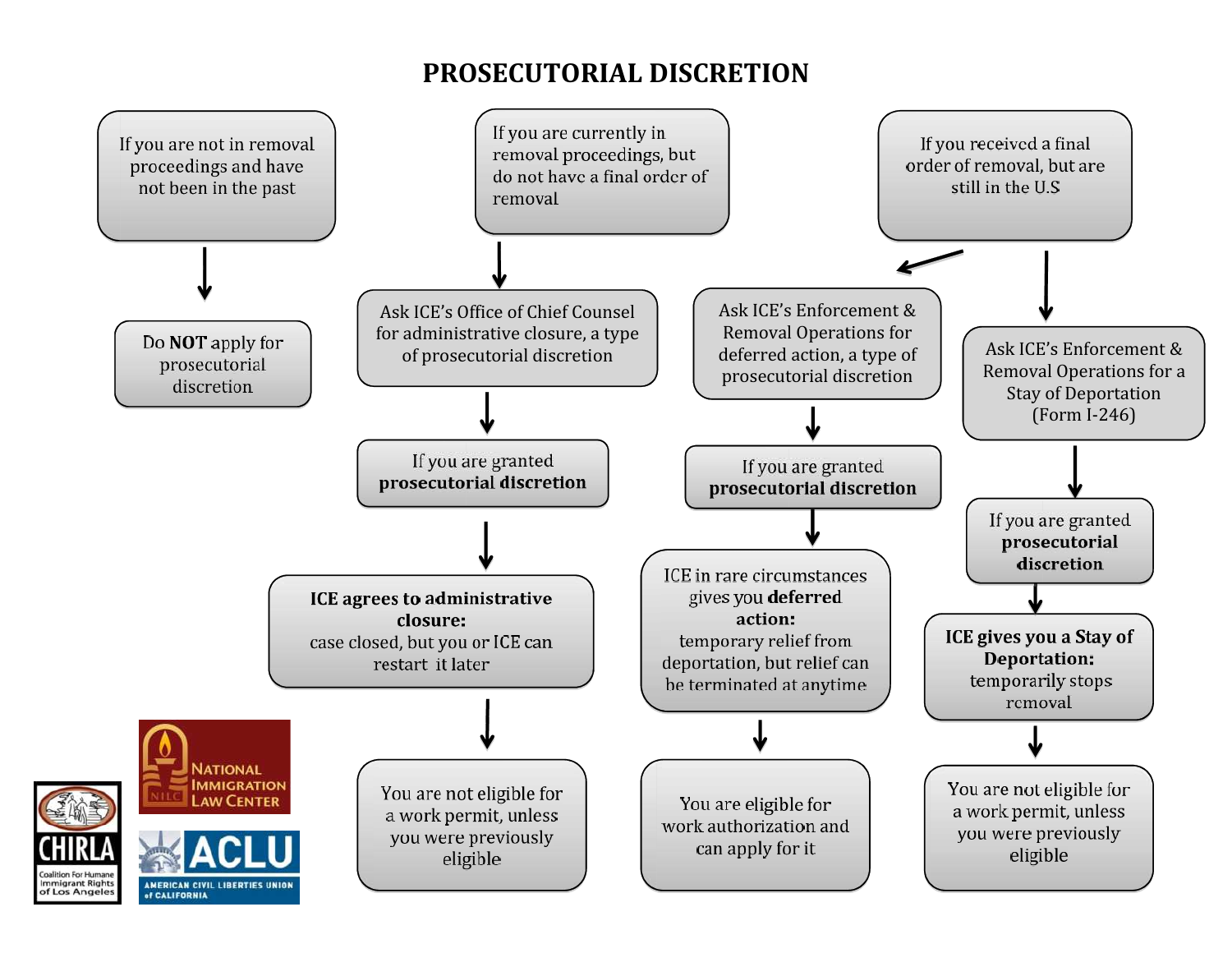#### **REQUEST FOR ADMINISTRATIVE CLOSURE**

TODAY'S DATE:

EEEEEEEEEEEEEEEEEEEEE\$ 3MNJK 3TZSXJQ

U.S. Immigration and Customs Enforcement

U.S. Department of Homeland Security

EEEEEEEEEEEEEEEEEEEEEEEEEEEEEE EEEEEEEEEEEEEEEEEEEEEEEEEEEEEE EEEEEEEEEEEEEEEEEEEEEEEEEEEEEE

Insert above [name of Chief Counsel] [Address Information] [City], California [Zip Code]

(Note: The contact information that you should include above is included in the "Self-Help Guide") for a Prosecutorial Discretion Request")

RE: Request for Exercise of Prosecutorial Discretion in the matter of:

<396 2(1,' =============================

<396 (%291),6' ========================

Dear Chief Counsel,

I respectfully request that you exercise prosecutorial discretion by agreeing to administratively close my case,

<396 2(1,' ========================= <396 (%291),6 ' ====================== &

According to Immigration and Customs Enforcement Director John Morton, prosecutorial discretion should be exercised on those cases considered "low-priority" based on listed factors. See Memorandum from John Morton, Director, ICE, "Exercising Prosecutorial Discretion Consistent with the Civil Immigration Enforcement Priorities of the Agency for the Apprehension, Detention, and Removal of Aliens" (June 17, 2011), http://www.ice.gov/doclib/secure-communities/pdf/prosecutorial-discretion-memo.pdf.

Based on the factors in the Morton memo, mine is a low-priority case and I am an ideal candidate for prosecutorial discretion.

/ >H ==== RB>LM JGA& 1R A>NB JC ?FLNE FM' ================================&

I want to stay in the U.S. because: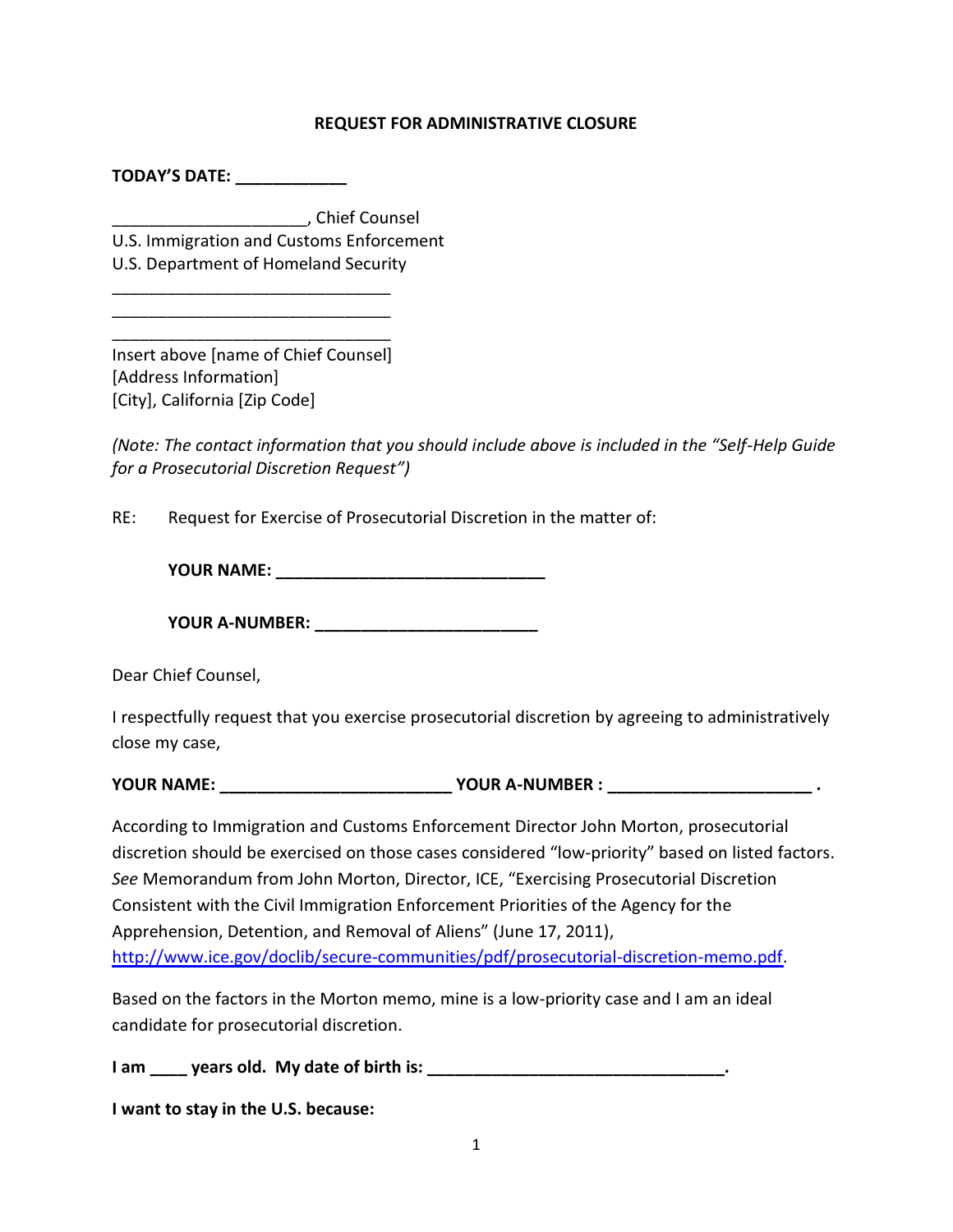EEEEEEEEEEEEEEEEEEEEEEEEEEEEEEEEEEEEEEEEEEEEEEEEEEEEEEEEEEEEEEEEEEEEEEEEEEEEEE EEEEEEEEEEEEEEEEEEEEEEEEEEEEEEEEEEEEEEEEEEEEEEEEEEEEEEEEEEEEEEEEEEEEEEEEEEEEEE EEEEEEEEEEEEEEEEEEEEEEEEEEEEEEEEEEEEEEEEEEEEEEEEEEEEEEEEEEEEEEEEEEEEEEEEEEEEEE EEEEEEEEEEEEEEEEEEEEEEEEEEEEEEEEEEEEEEEEEEEEEEEEEEEEEEEEEEEEEEEEEEEEEEEEEEEEEE EEEEEEEEEEEEEEEEEEEEEEEEEEEEEEEEEEEEEEEEEEEEEEEEEEEEEEEEEEEEEEEEEEEEEEEEEEEEEE EEEEEEEEEEEEEEEEEEEEEEEEEEEEEEEEEEEEEEEEEEEEEEEEEEEEEEEEEEEEEEEEEEEEEEEEEEEEEE EEEEEEEEEEEEEEEEEEEEEEEEEEEEEEEEEEEEEEEEEEEEEEEEEEEEEEEEEEEEEEEEEEEEEEEEEEEEEE EEEEEEEEEEEEEEEEEEEEEEEEEEEEEEEEEEEEEEEEEEEEEEEEEEEEEEEEEEEEEEEEEEEEEEEEEEEEEE I have been in the U.S. for \_\_\_\_\_ years. I came to the U.S. when I was \_\_\_\_ years old. I consider the U.S. my home because: EEEEEEEEEEEEEEEEEEEEEEEEEEEEEEEEEEEEEEEEEEEEEEEEEEEEEEEEEEEEEEEEEEEEEEEEEEEEEE EEEEEEEEEEEEEEEEEEEEEEEEEEEEEEEEEEEEEEEEEEEEEEEEEEEEEEEEEEEEEEEEEEEEEEEEEEEEEE EEEEEEEEEEEEEEEEEEEEEEEEEEEEEEEEEEEEEEEEEEEEEEEEEEEEEEEEEEEEEEEEEEEEEEEEEEEEEE EEEEEEEEEEEEEEEEEEEEEEEEEEEEEEEEEEEEEEEEEEEEEEEEEEEEEEEEEEEEEEEEEEEEEEEEEEEEEE EEEEEEEEEEEEEEEEEEEEEEEEEEEEEEEEEEEEEEEEEEEEEEEEEEEEEEEEEEEEEEEEEEEEEEEEEEEEEE EEEEEEEEEEEEEEEEEEEEEEEEEEEEEEEEEEEEEEEEEEEEEEEEEEEEEEEEEEEEEEEEEEEEEEEEEEEEEE EEEEEEEEEEEEEEEEEEEEEEEEEEEEEEEEEEEEEEEEEEEEEEEEEEEEEEEEEEEEEEEEEEEEEEEEEEEEEE EEEEEEEEEEEEEEEEEEEEEEEEEEEEEEEEEEEEEEEEEEEEEEEEEEEEEEEEEEEEEEEEEEEEEEEEEEEEEE EEEEEEEEEEEEEEEEEEEEEEEEEEEEEEEEEEEEEEEEEEEEEEEEEEEEEEEEEEEEEEEEEEEEEEEEEEEEEE I have family members who are U.S. Citizens, Lawful Permanent Residents, or have lawful status in the U.S. They include: EEEEEEEEEEEEEEEEEEEEEEEEEEEEEEEEEEEEEEEEEEEEEEEEEEEEEEEEEEEEEEEEEEEEEEEEEEEEEE

EEEEEEEEEEEEEEEEEEEEEEEEEEEEEEEEEEEEEEEEEEEEEEEEEEEEEEEEEEEEEEEEEEEEEEEEEEEEEE

EEEEEEEEEEEEEEEEEEEEEEEEEEEEEEEEEEEEEEEEEEEEEEEEEEEEEEEEEEEEEEEEEEEEEEEEEEEEEE

EEEEEEEEEEEEEEEEEEEEEEEEEEEEEEEEEEEEEEEEEEEEEEEEEEEEEEEEEEEEEEEEEEEEEEEEEEEEEE

EEEEEEEEEEEEEEEEEEEEEEEEEEEEEEEEEEEEEEEEEEEEEEEEEEEEEEEEEEEEEEEEEEEEEEEEEEEEEE

EEEEEEEEEEEEEEEEEEEEEEEEEEEEEEEEEEEEEEEEEEEEEEEEEEEEEEEEEEEEEEEEEEEEEEEEEEEEEE

EEEEEEEEEEEEEEEEEEEEEEEEEEEEEEEEEEEEEEEEEEEEEEEEEEEEEEEEEEEEEEEEEEEEEEEEEEEEEE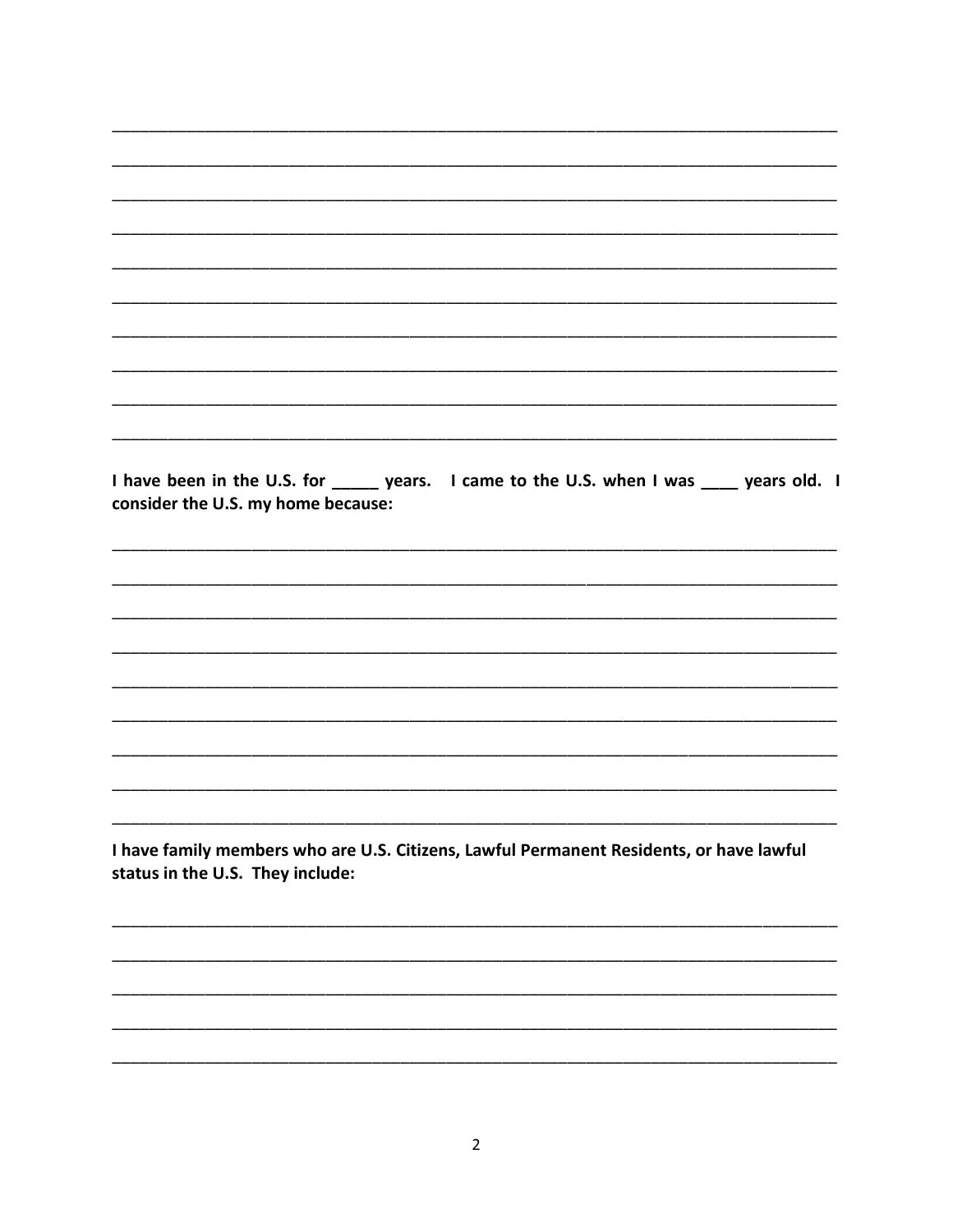I am active in my community, including in religious organizations, sports or volunteering with community organizations:

EEEEEEEEEEEEEEEEEEEEEEEEEEEEEEEEEEEEEEEEEEEEEEEEEEEEEEEEEEEEEEEEEEEEEEEEEEEEEE

EEEEEEEEEEEEEEEEEEEEEEEEEEEEEEEEEEEEEEEEEEEEEEEEEEEEEEEEEEEEEEEEEEEEEEEEEEEEEE

EEEEEEEEEEEEEEEEEEEEEEEEEEEEEEEEEEEEEEEEEEEEEEEEEEEEEEEEEEEEEEEEEEEEEEEEEEEEEE

EEEEEEEEEEEEEEEEEEEEEEEEEEEEEEEEEEEEEEEEEEEEEEEEEEEEEEEEEEEEEEEEEEEEEEEEEEEEEE

EEEEEEEEEEEEEEEEEEEEEEEEEEEEEEEEEEEEEEEEEEEEEEEEEEEEEEEEEEEEEEEEEEEEEEEEEEEEEE

EEEEEEEEEEEEEEEEEEEEEEEEEEEEEEEEEEEEEEEEEEEEEEEEEEEEEEEEEEEEEEEEEEEEEEEEEEEEEE

EEEEEEEEEEEEEEEEEEEEEEEEEEEEEEEEEEEEEEEEEEEEEEEEEEEEEEEEEEEEEEEEEEEEEEEEEEEEEE

EEEEEEEEEEEEEEEEEEEEEEEEEEEEEEEEEEEEEEEEEEEEEEEEEEEEEEEEEEEEEEEEEEEEEEEEEEEEEE

EEEEEEEEEEEEEEEEEEEEEEEEEEEEEEEEEEEEEEEEEEEEEEEEEEEEEEEEEEEEEEEEEEEEEEEEEEEEEE

EEEEEEEEEEEEEEEEEEEEEEEEEEEEEEEEEEEEEEEEEEEEEEEEEEEEEEEEEEEEEEEEEEEEEEEEEEEEEE

EEEEEEEEEEEEEEEEEEEEEEEEEEEEEEEEEEEEEEEEEEEEEEEEEEEEEEEEEEEEEEEEEEEEEEEEEEEEEE

EEEEEEEEEEEEEEEEEEEEEEEEEEEEEEEEEEEEEEEEEEEEEEEEEEEEEEEEEEEEEEEEEEEEEEEEEEEEEE

EEEEEEEEEEEEEEEEEEEEEEEEEEEEEEEEEEEEEEEEEEEEEEEEEEEEEEEEEEEEEEEEEEEEEEEEEEEEEE

EEEEEEEEEEEEEEEEEEEEEEEEEEEEEEEEEEEEEEEEEEEEEEEEEEEEEEEEEEEEEEEEEEEEEEEEEEEEEE

EEEEEEEEEEEEEEEEEEEEEEEEEEEEEEEEEEEEEEEEEEEEEEEEEEEEEEEEEEEEEEEEEEEEEEEEEEEEEE

EEEEEEEEEEEEEEEEEEEEEEEEEEEEEEEEEEEEEEEEEEEEEEEEEEEEEEEEEEEEEEEEEEEEEEEEEEEEEE

There are special humanitarian considerations in my case: (Describe any humanitarian reason why you need to stay in the U.S., such as if you or your partner is pregnant or nursing; if you have a serious mental or physical health problem; or if you are the primary caretaker for a person with a serious mental or physical health problem)

EEEEEEEEEEEEEEEEEEEEEEEEEEEEEEEEEEEEEEEEEEEEEEEEEEEEEEEEEEEEEEEEEEEEEEEEEEEEEE

EEEEEEEEEEEEEEEEEEEEEEEEEEEEEEEEEEEEEEEEEEEEEEEEEEEEEEEEEEEEEEEEEEEEEEEEEEEEEE

EEEEEEEEEEEEEEEEEEEEEEEEEEEEEEEEEEEEEEEEEEEEEEEEEEEEEEEEEEEEEEEEEEEEEEEEEEEEEE

EEEEEEEEEEEEEEEEEEEEEEEEEEEEEEEEEEEEEEEEEEEEEEEEEEEEEEEEEEEEEEEEEEEEEEEEEEEEEE

EEEEEEEEEEEEEEEEEEEEEEEEEEEEEEEEEEEEEEEEEEEEEEEEEEEEEEEEEEEEEEEEEEEEEEEEEEEEEE

EEEEEEEEEEEEEEEEEEEEEEEEEEEEEEEEEEEEEEEEEEEEEEEEEEEEEEEEEEEEEEEEEEEEEEEEEEEEEE

EEEEEEEEEEEEEEEEEEEEEEEEEEEEEEEEEEEEEEEEEEEEEEEEEEEEEEEEEEEEEEEEEEEEEEEEEEEEEE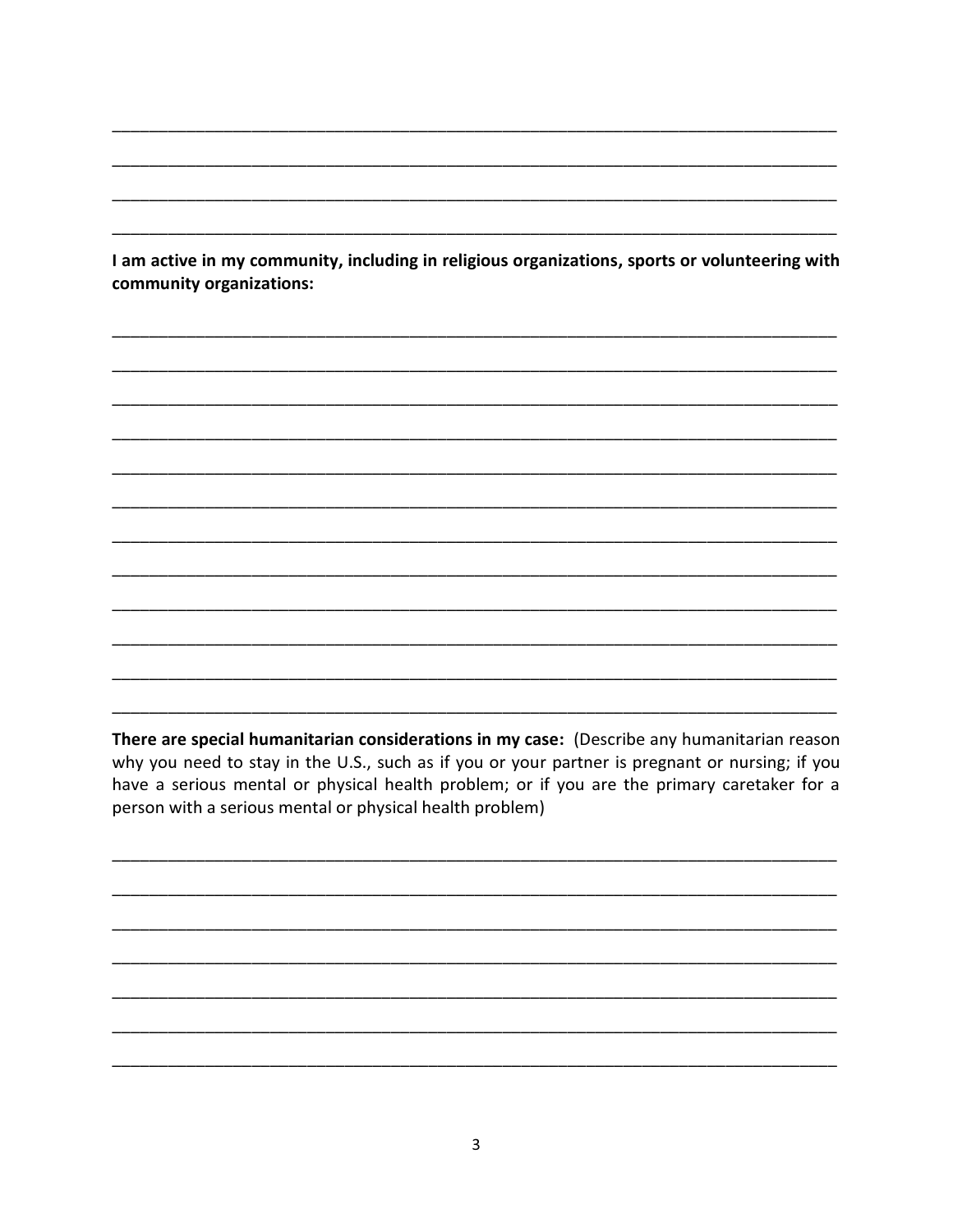I have attended the following high schools, colleges, or adult schools in the United States: (Include the dates of study, what you studied, any degrees you received or awards you won, and any activities or sports you were involved in. If you are currently pursuing higher education in the U.S., please note that and include all relevant details.)

Even though I have been convicted of the following crime(s), I am not a danger to the community: (If you have been convicted of any crimes, list any and all convictions and provide the dates of the convictions. Explain whether the crimes were minor or non-violent and whether you completed any rehabilitation, such as probation or parole, substance abuse programs, anger management classes, counseling, etc. If your convictions are very old or happened when you were young, explain how you have changed your life since then.)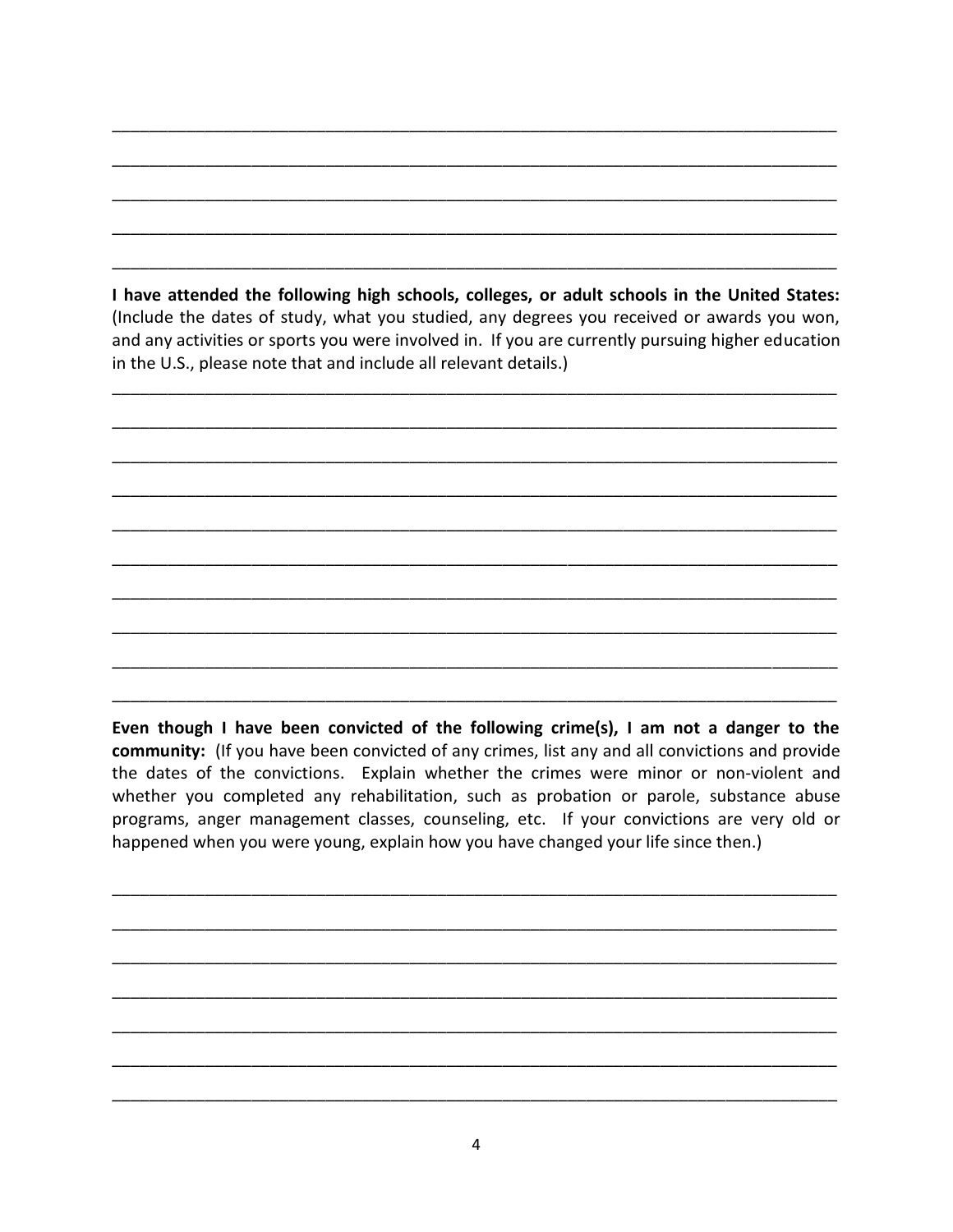I have served in the military, or my family has served in the military: (Describe your service, including any special skills, honors or injuries)

EEEEEEEEEEEEEEEEEEEEEEEEEEEEEEEEEEEEEEEEEEEEEEEEEEEEEEEEEEEEEEEEEEEEEEEEEEEEEE

EEEEEEEEEEEEEEEEEEEEEEEEEEEEEEEEEEEEEEEEEEEEEEEEEEEEEEEEEEEEEEEEEEEEEEEEEEEEEE

EEEEEEEEEEEEEEEEEEEEEEEEEEEEEEEEEEEEEEEEEEEEEEEEEEEEEEEEEEEEEEEEEEEEEEEEEEEEEE

EEEEEEEEEEEEEEEEEEEEEEEEEEEEEEEEEEEEEEEEEEEEEEEEEEEEEEEEEEEEEEEEEEEEEEEEEEEEEE

EEEEEEEEEEEEEEEEEEEEEEEEEEEEEEEEEEEEEEEEEEEEEEEEEEEEEEEEEEEEEEEEEEEEEEEEEEEEEE

EEEEEEEEEEEEEEEEEEEEEEEEEEEEEEEEEEEEEEEEEEEEEEEEEEEEEEEEEEEEEEEEEEEEEEEEEEEEEE

EEEEEEEEEEEEEEEEEEEEEEEEEEEEEEEEEEEEEEEEEEEEEEEEEEEEEEEEEEEEEEEEEEEEEEEEEEEEEE

EEEEEEEEEEEEEEEEEEEEEEEEEEEEEEEEEEEEEEEEEEEEEEEEEEEEEEEEEEEEEEEEEEEEEEEEEEEEEE

EEEEEEEEEEEEEEEEEEEEEEEEEEEEEEEEEEEEEEEEEEEEEEEEEEEEEEEEEEEEEEEEEEEEEEEEEEEEEE

EEEEEEEEEEEEEEEEEEEEEEEEEEEEEEEEEEEEEEEEEEEEEEEEEEEEEEEEEEEEEEEEEEEEEEEEEEEEEE

EEEEEEEEEEEEEEEEEEEEEEEEEEEEEEEEEEEEEEEEEEEEEEEEEEEEEEEEEEEEEEEEEEEEEEEEEEEEEE

EEEEEEEEEEEEEEEEEEEEEEEEEEEEEEEEEEEEEEEEEEEEEEEEEEEEEEEEEEEEEEEEEEEEEEEEEEEEEE

EEEEEEEEEEEEEEEEEEEEEEEEEEEEEEEEEEEEEEEEEEEEEEEEEEEEEEEEEEEEEEEEEEEEEEEEEEEEEE

Other considerations: (If any of these apply to you, describe them: 1. If you have been the victim of a crime, such as domestic violence, human trafficking, assault or any other serious crime; 2. Whether the crime has been reported to the police; 3. If you are cooperating with federal, state, or local authorities; 4. If you are a witness in a case; 5. If you have a pending civil rights complaint; or 6. If you are in immigration proceedings because of a dispute with your employer, landlord, or authorities, or because you complained to the authorities)

EEEEEEEEEEEEEEEEEEEEEEEEEEEEEEEEEEEEEEEEEEEEEEEEEEEEEEEEEEEEEEEEEEEEEEEEEEEEEE

EEEEEEEEEEEEEEEEEEEEEEEEEEEEEEEEEEEEEEEEEEEEEEEEEEEEEEEEEEEEEEEEEEEEEEEEEEEEEE

EEEEEEEEEEEEEEEEEEEEEEEEEEEEEEEEEEEEEEEEEEEEEEEEEEEEEEEEEEEEEEEEEEEEEEEEEEEEEE

EEEEEEEEEEEEEEEEEEEEEEEEEEEEEEEEEEEEEEEEEEEEEEEEEEEEEEEEEEEEEEEEEEEEEEEEEEEEEE

EEEEEEEEEEEEEEEEEEEEEEEEEEEEEEEEEEEEEEEEEEEEEEEEEEEEEEEEEEEEEEEEEEEEEEEEEEEEEE

EEEEEEEEEEEEEEEEEEEEEEEEEEEEEEEEEEEEEEEEEEEEEEEEEEEEEEEEEEEEEEEEEEEEEEEEEEEEEE

EEEEEEEEEEEEEEEEEEEEEEEEEEEEEEEEEEEEEEEEEEEEEEEEEEEEEEEEEEEEEEEEEEEEEEEEEEEEEE

EEEEEEEEEEEEEEEEEEEEEEEEEEEEEEEEEEEEEEEEEEEEEEEEEEEEEEEEEEEEEEEEEEEEEEEEEEEEEE

EEEEEEEEEEEEEEEEEEEEEEEEEEEEEEEEEEEEEEEEEEEEEEEEEEEEEEEEEEEEEEEEEEEEEEEEEEEEEE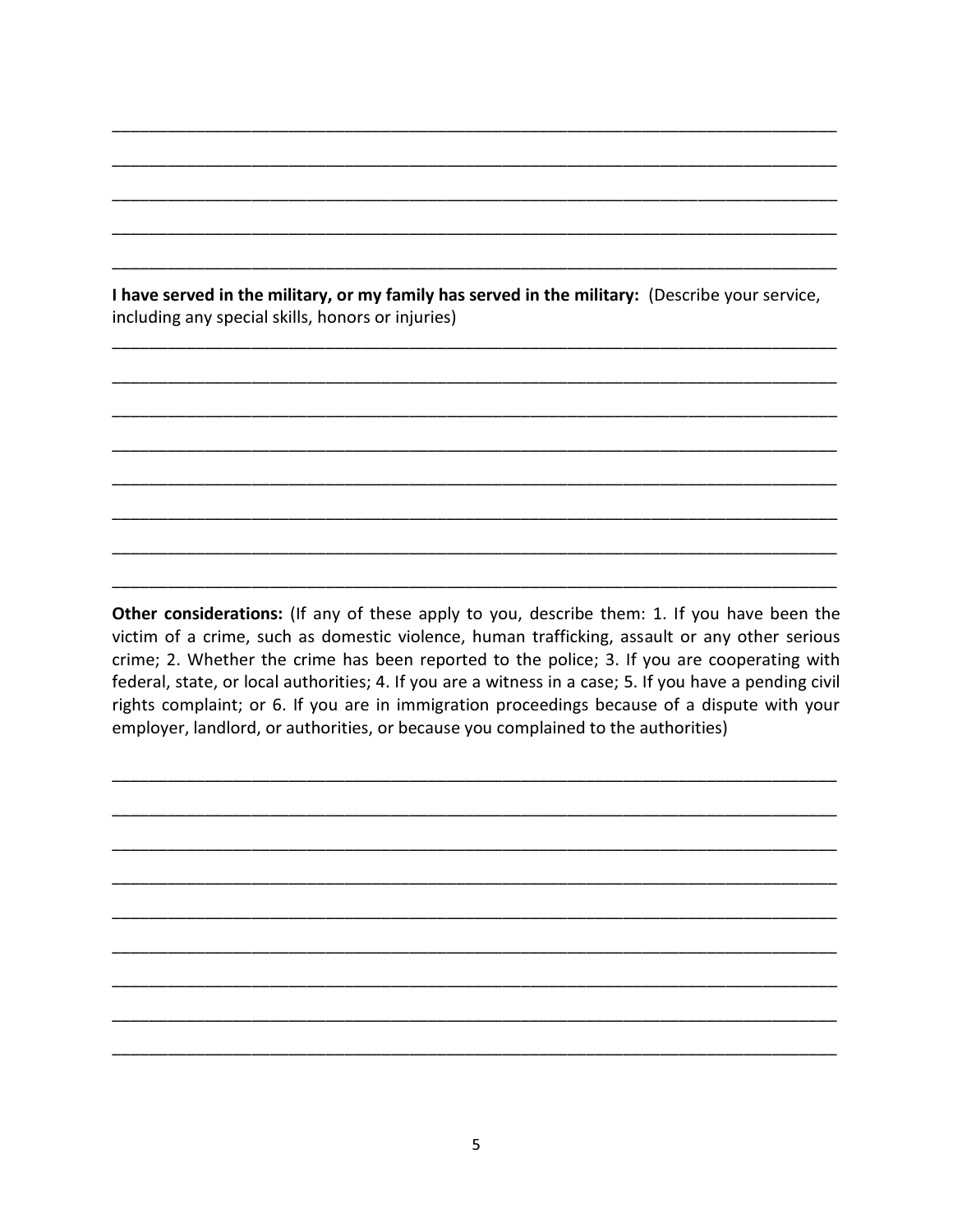Based on what I described above, I respectfully request that you exercise prosecutorial discretion in my case. Given the totality of the circumstances, pursuing my removal is not consistent with ICE's current stated priorities, nor is it in the public interest.

EEEEEEEEEEEEEEEEEEEEEEEEEEEEEEEEEEEEEEEEEEEEEEEEEEEEEEEEEEEEEEEEEEEEEEEEEEEEEE

EEEEEEEEEEEEEEEEEEEEEEEEEEEEEEEEEEEEEEEEEEEEEEEEEEEEEEEEEEEEEEEEEEEEEEEEEEEEEE

EEEEEEEEEEEEEEEEEEEEEEEEEEEEEEEEEEEEEEEEEEEEEEEEEEEEEEEEEEEEEEEEEEEEEEEEEEEEEE

Thank you for your attention to this matter and please contact me with any questions or concerns. I look forward to hearing from you.

Sincerely,

<396 7/.2(896,==================================

<396 2(1,' =====================================

<396 (%291),6 ' =================================

#### **IF TRANSLATED:**

| I certify that I am fluent in both English and YOUR LANGUAGE: and that                       |  |
|----------------------------------------------------------------------------------------------|--|
|                                                                                              |  |
| Request for Prosecutorial Discretion is a true and accurate translation of the statements in |  |
| YOUR LANGUAGE: ____________________.                                                         |  |
|                                                                                              |  |
|                                                                                              |  |
| <b>DATE</b>                                                                                  |  |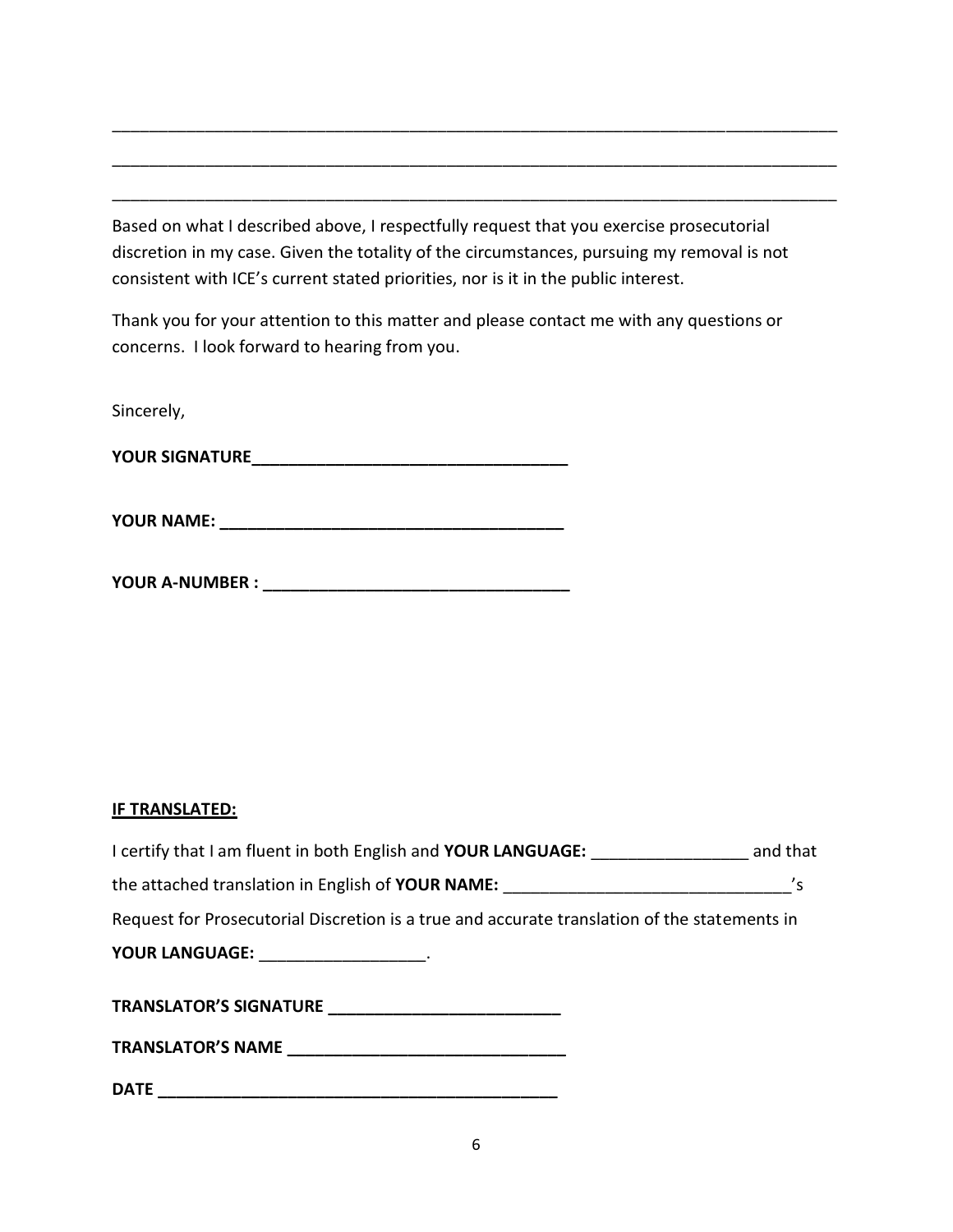#### **Supporting Documents**

## Attach the following documents if you can and if they are relevant to your request:

- $\Box$  Proof that you have family members with U.S. citizenship, lawful permanent residence, or other lawful status: If your spouse, domestic partner, child or parent is a U.S. citizen, lawful permanent resident, or has lawful status in the U.S., include proof of your relationship (marriage license, domestic partnership certificate or birth certificate) and your family's immigration documents. You may also include photos of yourself with these family members.
- $\Box$  Medical records: Include any medical records that describe your health problem or the health problem of your family members. If you or your partner is pregnant, or has had a baby recently, include medical records that show this.
- $\Box$  Psychological records: Include any psychological records that describe your health problem or the health problem of your family members.
- $\Box$  Letter from doctor or other professional: Include a letter from a doctor, or other type of health professional, that discusses the medical or mental health problem. If you or your partner is pregnant, or has had a baby recently, include a letter saying that.
- $\Box$  Document detailing relationship as caretaker: Include proof that you are the caretaker of another person. This could be an agreement showing that you are the caretaker of that person, a letter from that person or yourself describing the caretaking relationship, medical records, a letter from doctor or health care professional, or other proof.
- $\Box$  Your school transcript: You can usually request a copy of your transcript or a report card from the school. This will list the courses you took as well as the grades you received.
- $\Box$  School degrees, awards, honors and scholarships: If you received any degrees or won any awards, honors or scholarships as a student, be sure to include any certificates or a description of them. This could include Dean's List, honor roll, etc.
- $\Box$  Official Military Personnel File "DD 214": This is the file that details military service. You can request this for yourself or for a next-of-kin for free by visiting: www.archives.gov/veterans/military-service-records
- $\Box$  Letters of support: If you have a family member, teacher, friend, employer, co-worker, community organization, religious organization, or someone else who can write a letter of recommendation it would be very helpful. Ask this person to write a letter saying how long they have known you and your positive qualities.